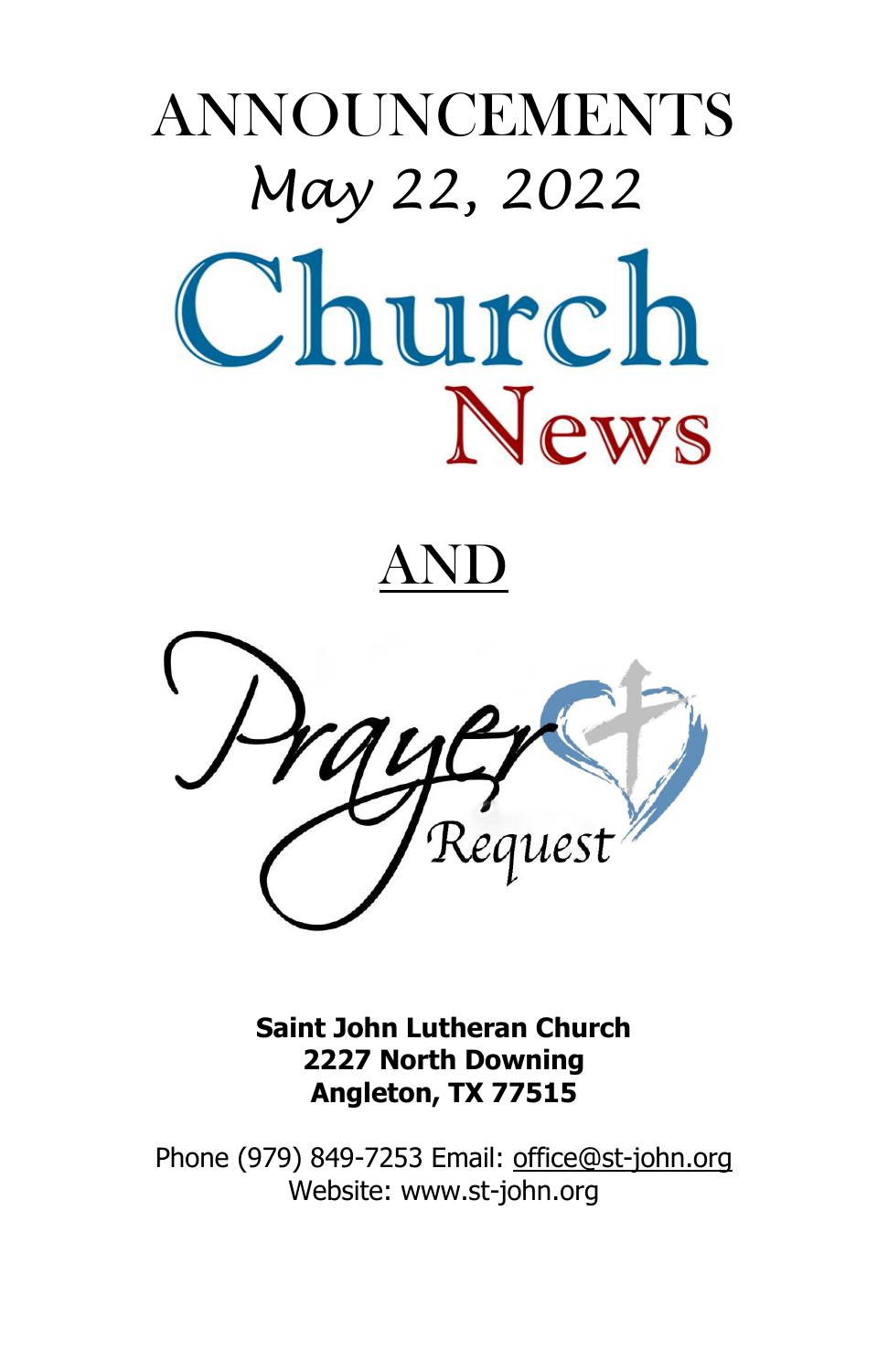# *Fourth week of May*

| Sun. May 22 | <b>Worship Service</b> | $10:00$ am            |
|-------------|------------------------|-----------------------|
|             | Children's Church      | <b>During Service</b> |
| Tue. May 24 | Lion's Club            | $6:30$ pm             |

# *First week of June*

| Sun. May 29 | <b>Worship Service</b>               | $10:00$ am            |
|-------------|--------------------------------------|-----------------------|
|             | Children's Church                    | <b>During Service</b> |
| Mon. May 30 | Memorial Day<br><b>OFFICE CLOSED</b> | All Day               |

# *Second week of June*

| Sun. June 5 | <b>Worship Service</b> | $10:00$ am            |
|-------------|------------------------|-----------------------|
|             | Children's Church      | <b>During Service</b> |
| Mon. June 6 | Food Pantry            | 10:00 am-12:00 pm     |

Ehank Your

#### **As of print time May & June flower donors are:**

- **May 29,** Vase 1, OPEN, Vase 2, OPEN
- **June 5,** Vase 1, Steven & Amanda Boykin, in celebration of Abigail's  $11<sup>th</sup>$  birthday 06/09, Vase 2, OPEN
- **June 12,** Vase 1 Richard Kolonko in honor of Beverly's birthdav 06/13, Vase 2, OPEN
- **June 19,** Vase 1, Beverly Kolonko, in memory of dad George Voldan's birthday 06/21, Vase 2, James & Noreen Heck, in memory of fathers Douglas Heck & Harley Schumann
- **June 26, Vase 1, OPEN, Vase 2, OPEN**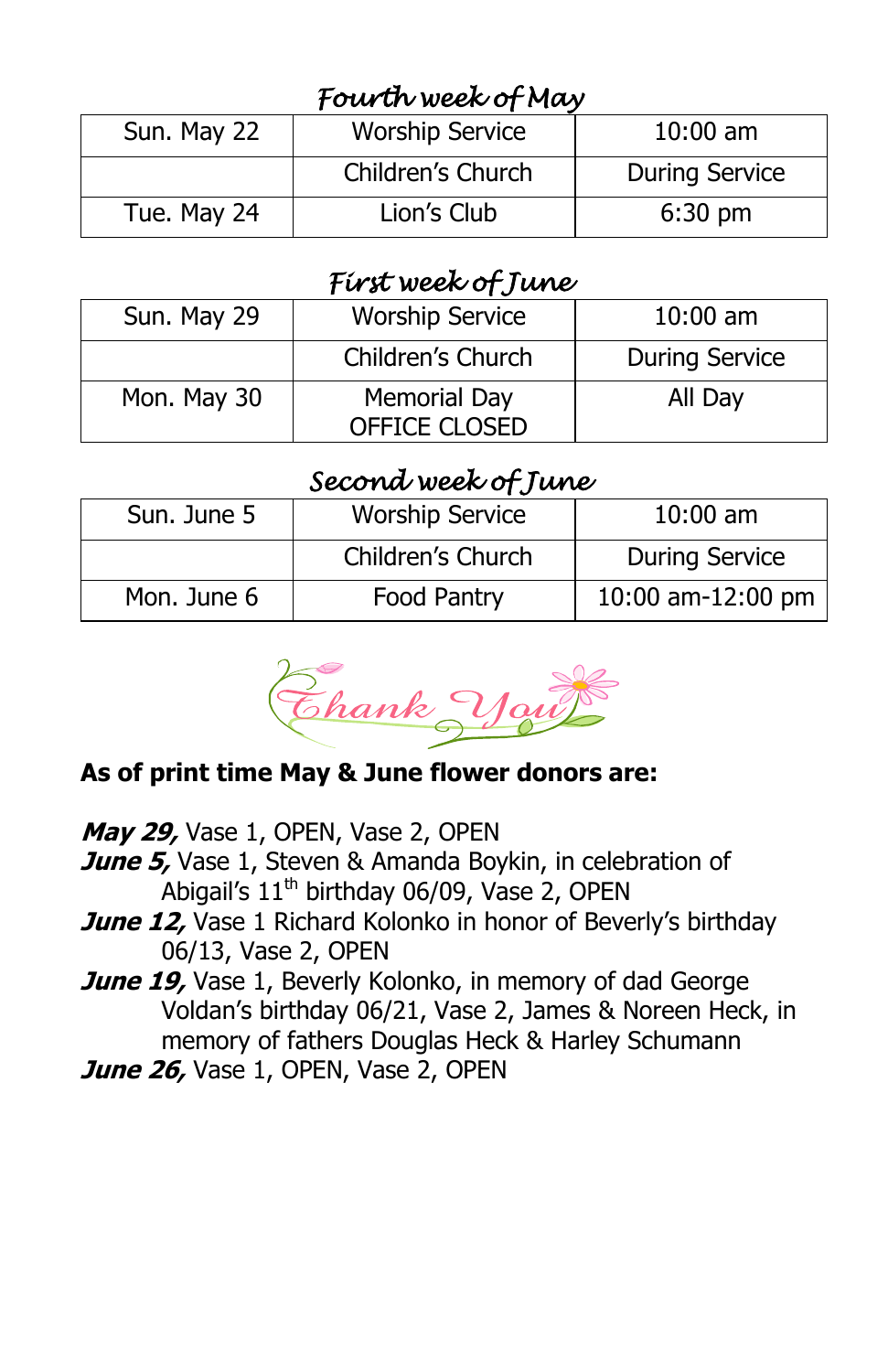Those serving in the month of May:

#### **May 29**

**READER** Deana Fuchs **CHILDREN'S CHURCH** Cathy McDaniel **SERVER** Joann Fuchs **CANTOR** Preston Brown **USHER** Don Fuchs **COUNTERS** Pat Hines & Sheila Walters **SUNDAY SUPERVISOR Preston Brown** 

#### **Please help us keep Saint John's prayer list current!**

If you notice that any of the information in the Prayers or calendar is incorrect or missing please contact the office so that changes can be made and updated. Thanks for your help. Amanda Boykin



- $\triangleright$  Pray for our veterans struggling with PTSD, that they will find help & healing.
- Garrett Wandel, grandson of Carol Sebesta, just left for Coast Guard boot camp.
- Seth Collard, Lt. Carl Cringle, Kenny Hankins, SGM. Robert Hartzog, Alex Hernandez, Jose Hernandez, Tracy Jones, Johnny Ruttan, Drake Smitherman, ETSN Jason Smitherman, Kyle Stahlecker, Cpl. Nicolas White

#### **Prayers for those in ministry**

 $\triangleright$  The congregations of St. John Lutheran Church, Pastor Pete, the congregation of St. Peter Lutheran Church in Bay City, Vicar Eric Locke—Prayers are requested that all are blessed with guidance and protection as we work together to guide the Highway 35 Shared Ministry collaboration. Help all to hear God's voice to keep both congregations engaged in worship and trusting God during this COVID period of financial stress and wavering faith.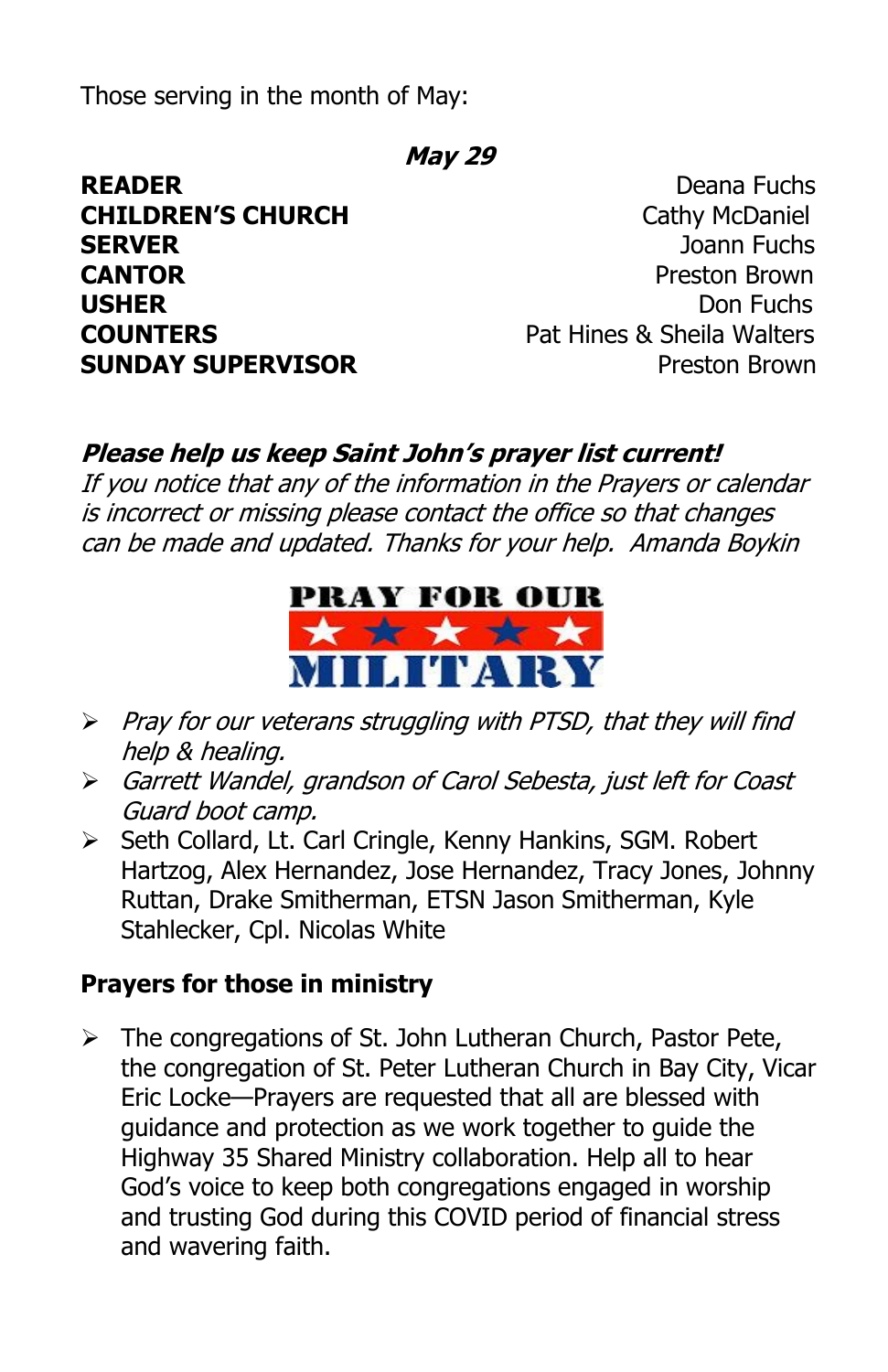### **Prayers for those in our community**

- $\triangleright$  First responders, fire fighters, police men and women to protect and serve the community with justice for all.
- $\triangleright$  Doctors, nurses, and EMT's; to find the courage to continue fighting this virus and to help keep all in need safe.
- > Teachers, Staff, Students and School personnel to find a balance that will educate the next generation.
- $\triangleright$  Pastor Pete & Church Council during this time of COVID-19 while they work to figure out the best way to protect the health of everyone in worship.

# **Prayers for our Country**

- $\triangleright$  National leaders
- $\triangleright$  State leaders
- $\triangleright$  Community leaders

# **Italicized represents newly added or updated prayers.**



**MEMBERS:** of St. John Lutheran Church

- $\triangleright$  Carolyn Buenger is healing well after her knee replacement. Prayers for complete recovery and reduced pain.
- $\triangleright$  Willis Butler, member of St. Peter Bay City, undergoing oral chemo for prostate cancer no side-effects so fare. Prayers for good outcome.
- $\triangleright$  Helen Frazisco, organist of St. Peter Bay City, back in the hospital after bone infection.
- $\triangleright$  Jan Janosky having a series of injections in her knee to relieve pain. Prayer this will work and Jan will be relieved from her knee pain.
- $\triangleright$  Billie Jean Matheson and all her house mates at K's Place continue to pray for them & their care takers.
- $\triangleright$  Dorothy Mathew, back home prayers for peace and comfort.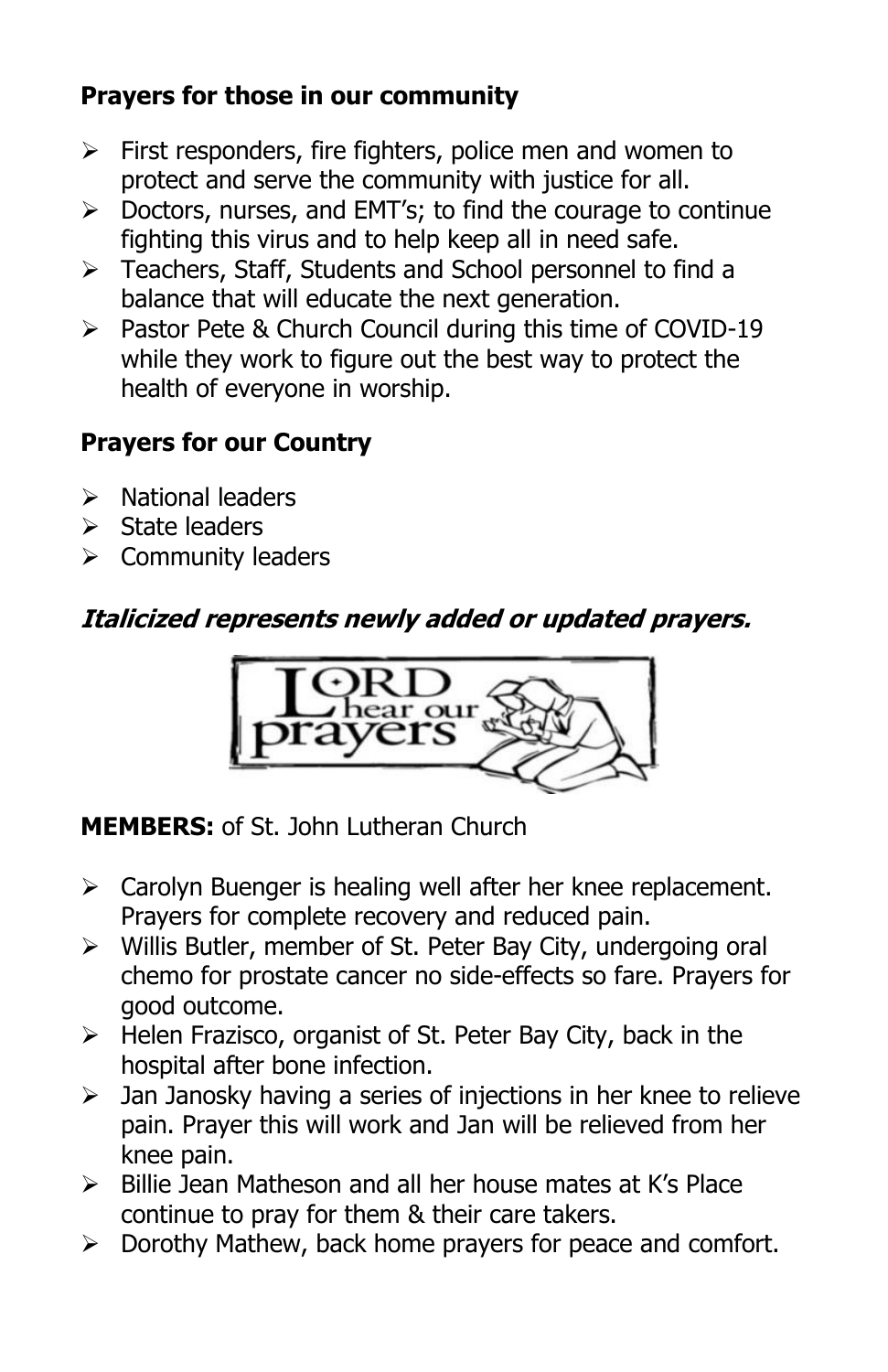- $\triangleright$  Holly Mathew, prayers for continued healing of a bleeding ulcer and a good report for an upcoming CT for GI issues.
- $\triangleright$  John Mathew completed treatment for bladder cancer, awaiting reevaluation in February, and prayers for good reports.
- $\triangleright$  Debra Rodriguez, who is still dealing with her back problems.
- Carol Sebesta and Kathy Wooton, prayers for safe travels May 12<sup>th</sup>-30<sup>th</sup>.
- $\triangleright$  Patrick Walters, colon surgery to remove part of and repair his large intestines, prayers for complete recovery.

## **FAMILY:** of St. John Lutheran Church

- $\triangleright$  Brigh, Kevin Hughes sister, in currently doing chemo for brain cancer.
- $\triangleright$  Michele Hernandez, niece of Charles and Disa Schulze, prayers for God's healing miracle & comfort.
- $\triangleright$  Grace Hines, sister-in-law of Pat Hines she has bone cancer and will start radiation soon.
- Amy Huddleston, Michael Niemann's niece, congestive heart failure.
- Maureen Huffman, grandmother of Marina & Madison, cervical cancer has potentially returned, surgery on heart is scheduled as well.
- > Marlyn McClure, sister of Sharon Seibert, she is doing better but continues to need your prayers for health issues, she's confined to bed and can no longer walk.
- $\triangleright$  Clinton McPhaul, nephew of Nancy & Richard Davis undergoing treatment of throat cancer. Prayers for healing & strength.
- > Johnnie Mican, uncle of Beverly Kolonko, who is now on hospice.
- Lindsay Pelaez, 14 year old niece of Vicar Eric Lock diagnosed with AML Leukemia.
- Charlie "Dutch" Schulze, continued prayers for comfort & peace in dealing with ageing health issues and the isolation of living in a long term health facility.
- $\triangleright$  Stacie Seidler, daughter of Sheila & Patrick Walters; pravers for her pregnancy baby due July  $13^{\text{th}}$ .
- $\triangleright$  Karen Spading, Kevin Hughes sister, who's breast cancer has returned, waiting on doctors to decide on her treatment plan.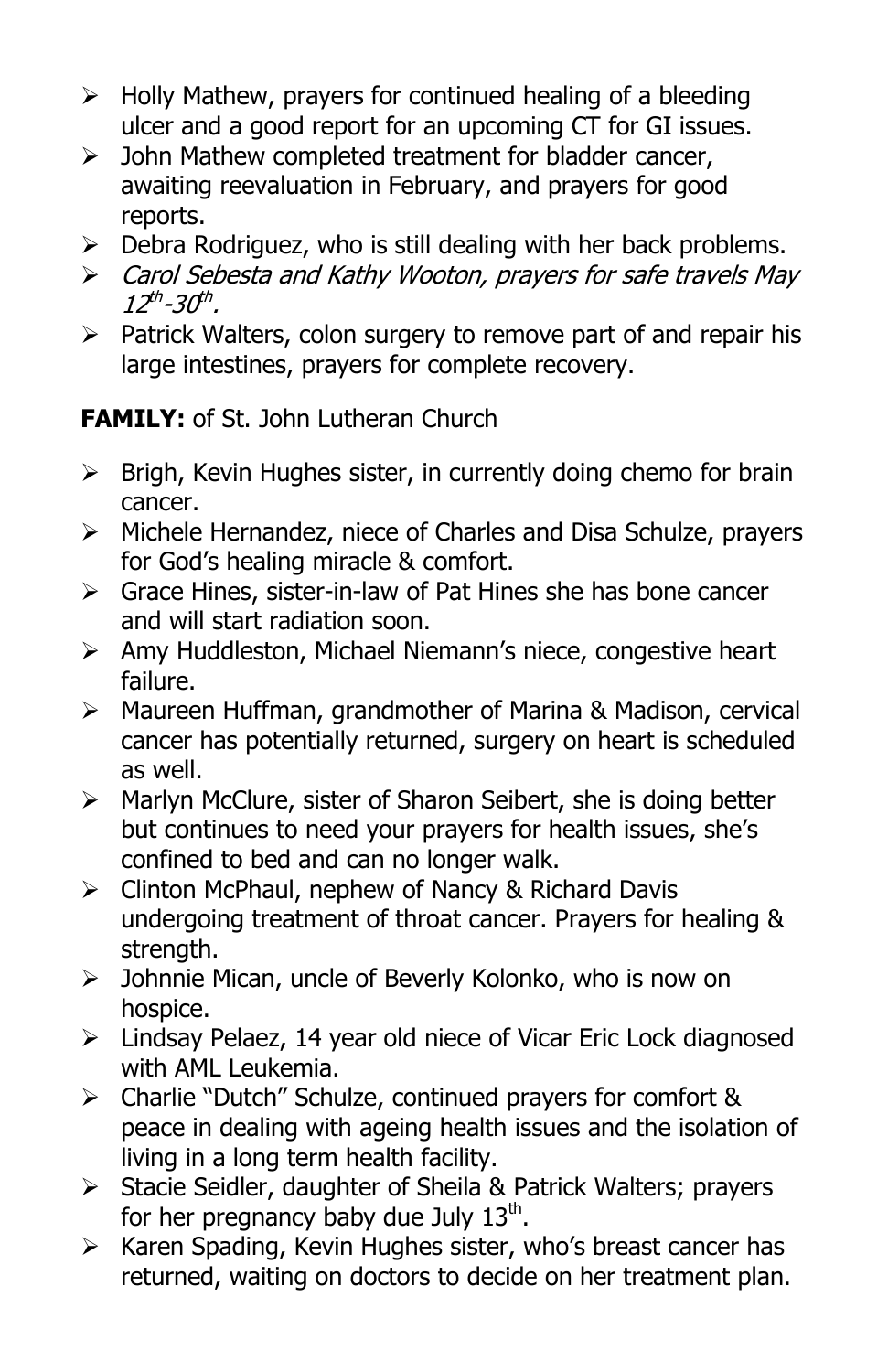- $\triangleright$  Judy Stevens, Jan Janosky's sister, recovering from a severe stroke.
- $\triangleright$  Kylie Taylor, John Taylor's niece, who was in a serious car accident she has no feeling past her bladder, ventilator replaced with trach. She will be moved to Texas Children's Trauma.
- $\triangleright$  Elsie Vasek, aunt of Beverly Kolonko, healing after complications having a pacemaker put in.
- Tommy Vacek, cousin of Beverly Kolonko diagnosed with MS
- $\triangleright$  Danny Walters, brother of Patrick Walters, please pray for healing as he continues to struggle with ongoing health issues battling cancer & PTSD while grieving the passing of his wife.

#### **FRIENDS:** of St. John Lutheran Church

#### **Condolences:**

- Judge J. Ray Gayle, passed away this past week, keep the family and friends in your prayers.
- $\triangleright$  Pat Bell, friend of Beverly Kolonko, her thyroid cancer has returned.
- $\triangleright$  Moni Gekler, friend of Beverly Kolonko is still dealing with the loss of her eye sight.
- > Marcy Irwin, friend and coworker of Carol Sebesta for many years. She has a brain tumor and doctors could not remove it all.
- $\triangleright$  Robin Jennings, friend & co-worker of Tessa Williams, going through treatments for cancer.
- Lisa Menard, friend of the Schulze's, continue to pray, God knows and listens.
- $\triangleright$  Angelina Salinas, teammate of Abigail Boykin, cancer survivor who is undergoing tests after experiencing some pain where original cancer was.
- $\triangleright$  Janie Sellers, friend of the Schulze's, recovering from stomach issues.
- > Matt Sellers, friend of the Schulze's, recovering from a stroke.
- Gladys Sohr, friend of Pat & Helen Patterson, complications from a fall & hip surgery.
- Jamie Sorht, friend of Carol Sebesta's granddaughter, suffered a stroke.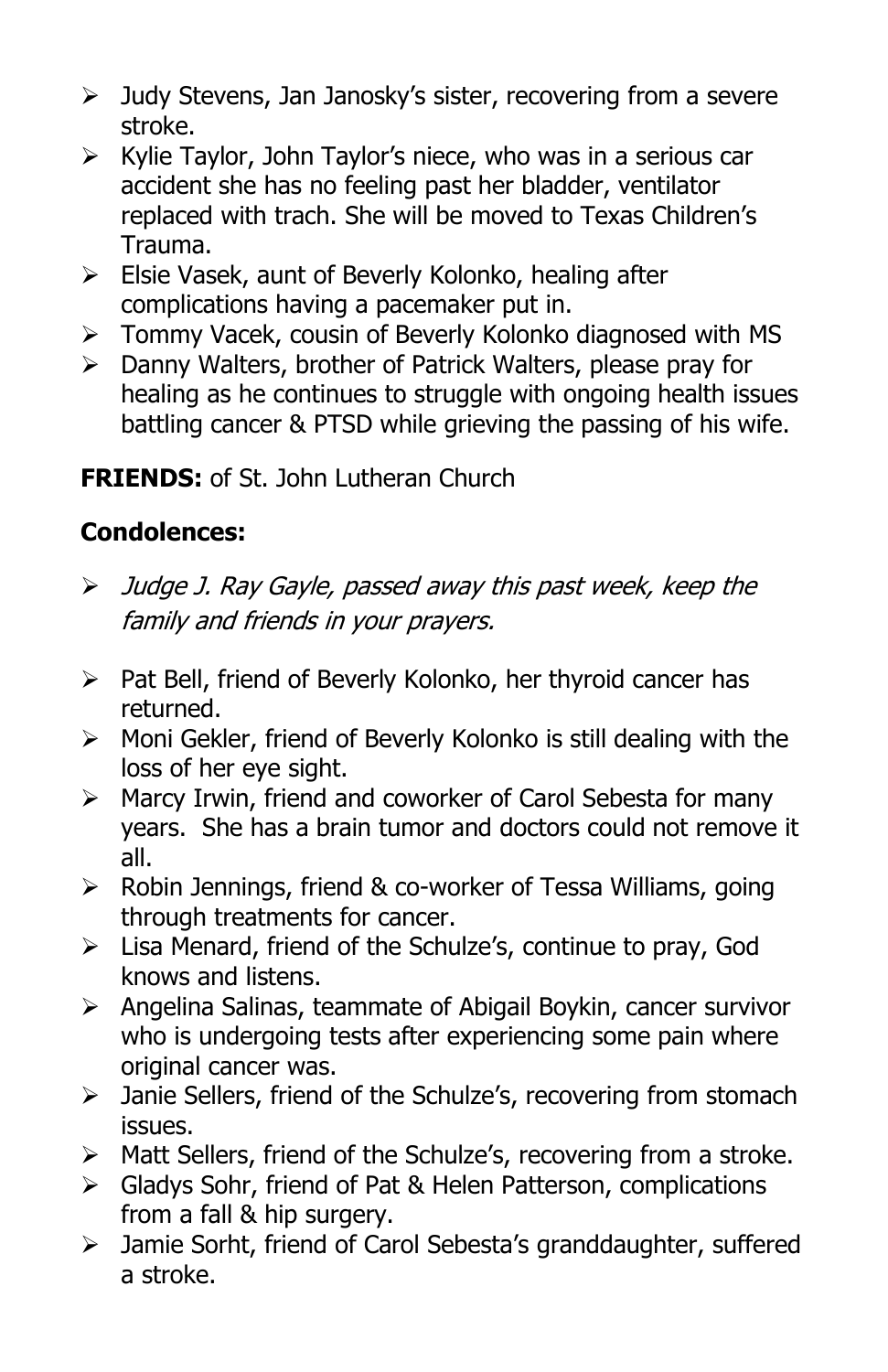- $\triangleright$  Louise Stohr, her cancer came back and is doing chemo.
- $\triangleright$  Pat Sykora, friend of Beverly Kolonko, who was diagnosed with DCIS and had a lumpectomy.
- $\triangleright$  Adrian Tobar, friend of Beverly Kolonko, diagnosed with a brain tumor, is better but still needs prayers to help his health get better and better. Going from a vibrant 10 year old back to an infant after his accident 4 years ago.
- Ray Villarreal, friend of Sharon Seibert, cancer is growing again in the colon. Doctors are trying to figure out what can be done if anything. He continues to need prayers.